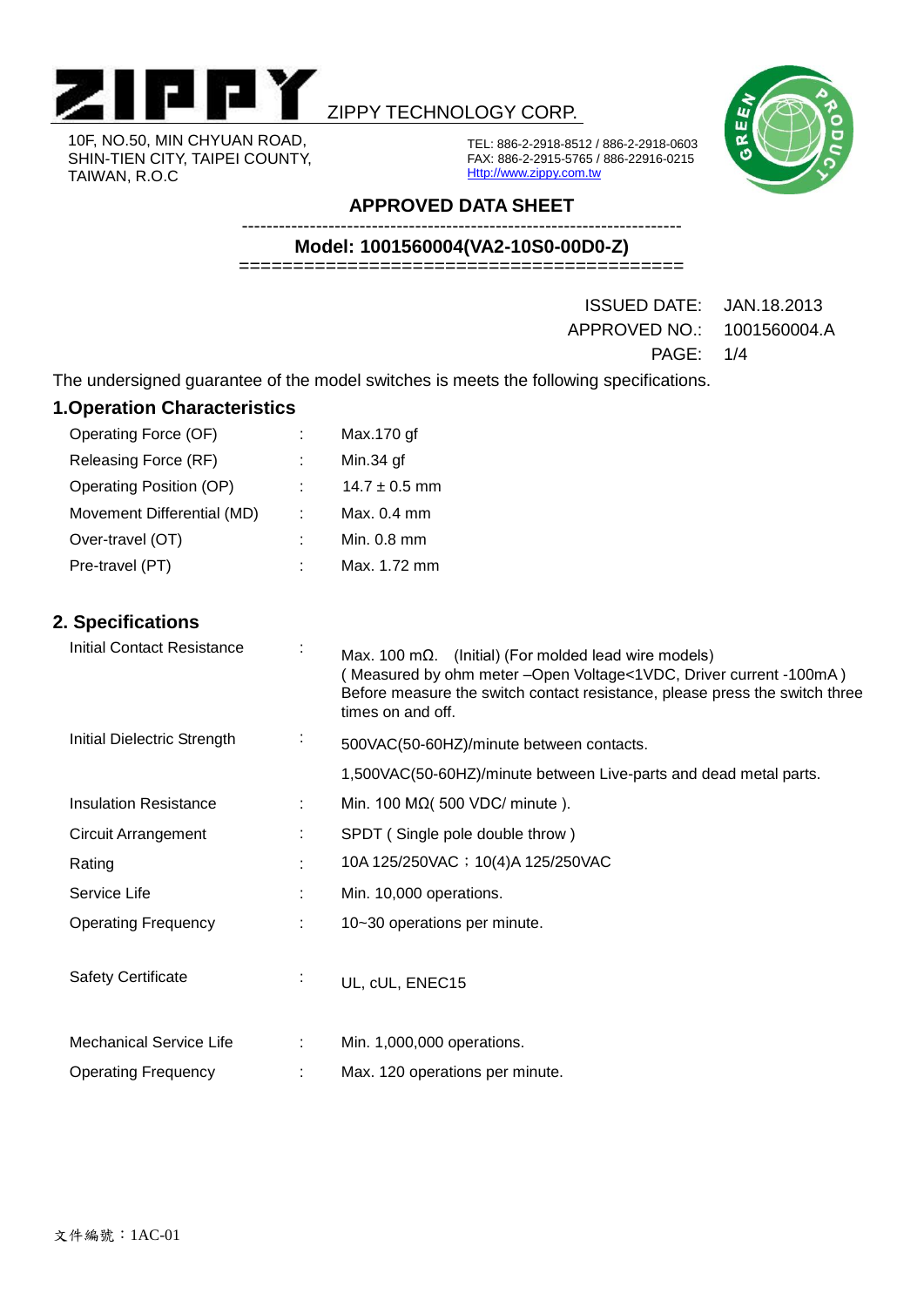

10F, NO.50, MIN CHYUAN ROAD, SHIN-TIEN CITY, TAIPEI COUNTY, TAIWAN, R.O.C

## ZIPPY TECHNOLOGY CORP.



TEL: 886-2-2918-8512 / 886-2-2918-0603 FAX: 886-2-2915-5765 / 886-22916-0215 Http://www.zippy.com.tw

#### **APPROVED DATA SHEET**

----------------------------------------------------------------------- **Model: 1001560004(VA2-10S0-00D0-Z)**

=========================================

ISSUED DATE: JAN.18.2013 APPROVED NO.: 1001560004.A PAGE: 2/4

#### **3. Environments**

| <b>Operating Temperature</b> |    | $-40^{\circ}$ C ~ 125°C (with no icing)                                                                        |
|------------------------------|----|----------------------------------------------------------------------------------------------------------------|
| <b>Vibration Resistance</b>  |    | 10~55Hz, displacement 0.75mm(p-p) 2hr                                                                          |
| <b>Shock Resistance</b>      | ä. | Destruction: $1,000 \text{ m/s}^2$ {approx. 100G} max.<br>Malfunction: 300 m/s <sup>2</sup> {approx. 30G} max. |
| Soldering by hand            | ÷  | 350 °C maximum within 3 seconds.                                                                               |

#### ZIPPY TECHNOLOGY CORP.

黃玉燕

-------------------------------

PREPARED

沈俊榮

------------------------------

CHECKED

張哲維

------------------------------

APPROVED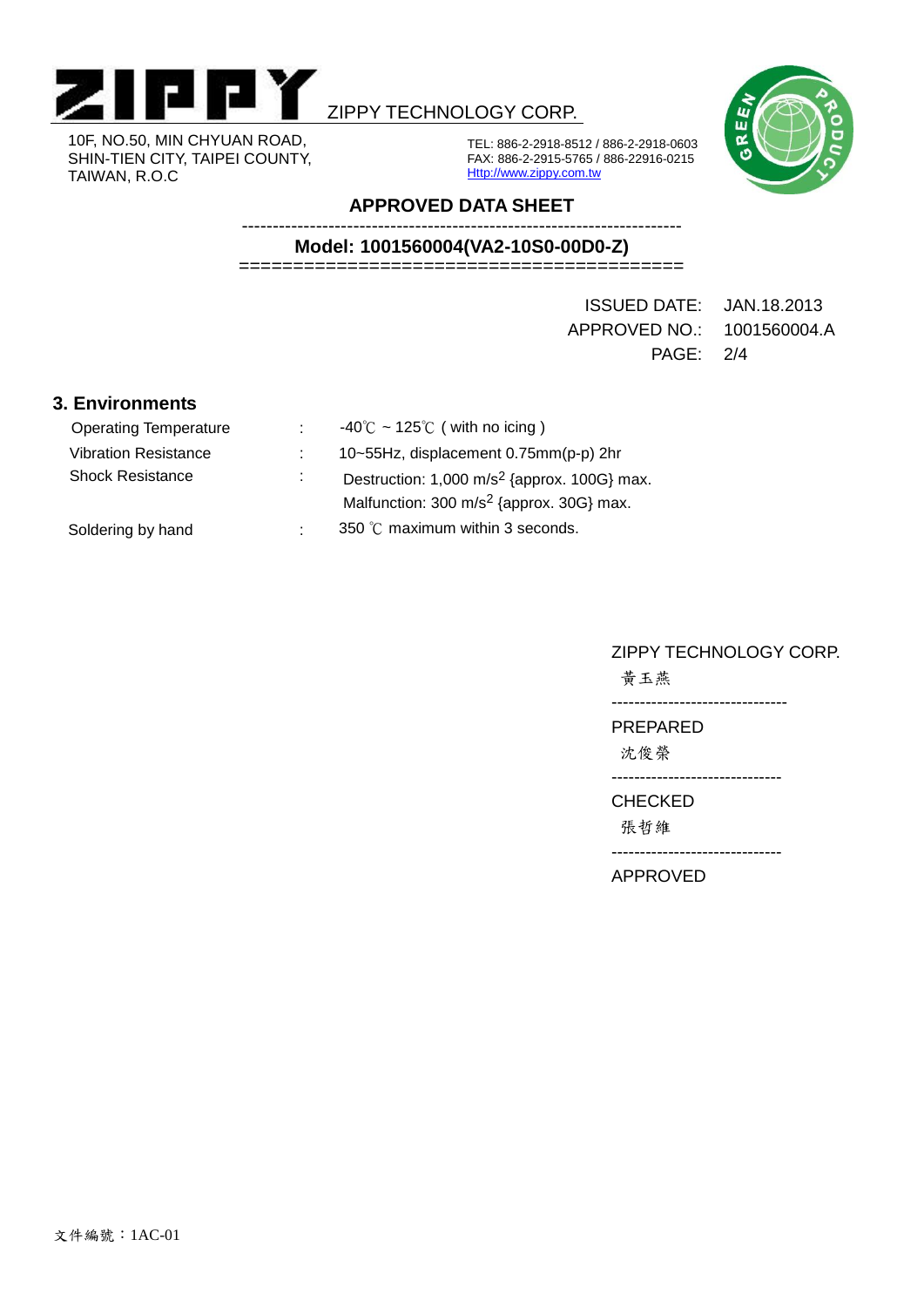# <span id="page-2-0"></span>**Dimensions drawing**